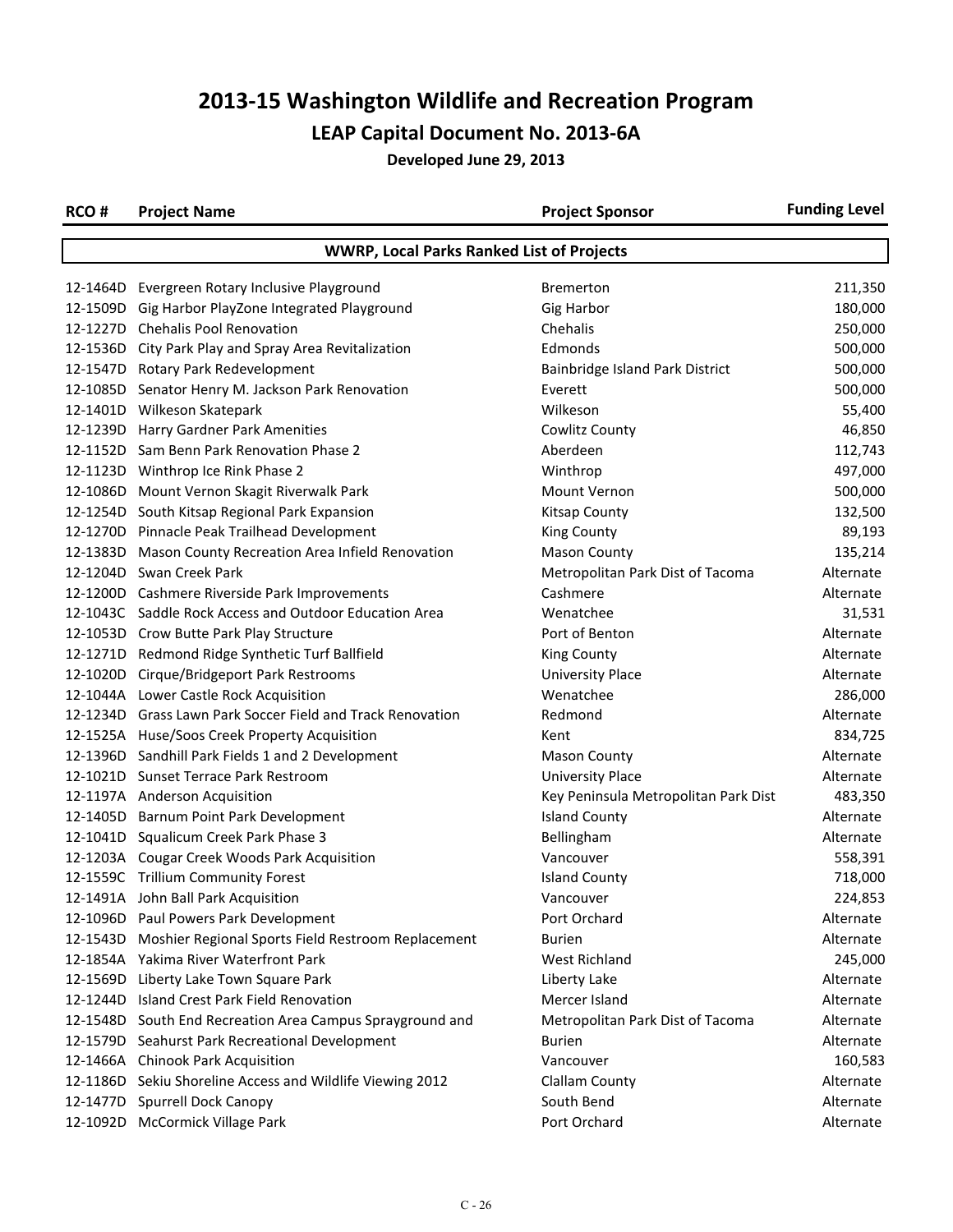| RCO# | <b>Project Name</b>                 | <b>Project Sponsor</b> | <b>Funding Level</b> |
|------|-------------------------------------|------------------------|----------------------|
|      | 12-1229A Capitol Olympic Vista Park | Olympia                | 167,818              |
|      |                                     |                        | \$7,420,501          |

| <b>WWRP, State Lands Development &amp; Renovation Ranked List of Projects</b> |                                                                  |                                        |             |
|-------------------------------------------------------------------------------|------------------------------------------------------------------|----------------------------------------|-------------|
|                                                                               |                                                                  |                                        |             |
|                                                                               | 12-1300D North Willapa Bay Recreation Development Phase 1        | Department of Fish and Wildlife        | 310,000     |
| 12-1082D                                                                      | East Tiger Mountain Trail System Development Phase 2             | Department of Natural Resources        | 320,000     |
| 12-1215D                                                                      | Old Highway 10 Access Development                                | Department of Fish and Wildlife        | 289,000     |
| 12-1121D                                                                      | Woodard Bay NRCA Access Development                              | Department of Natural Resources        | 317,750     |
|                                                                               | 12-1336D Tennant Lake Wetland Boardwalk Renovation               | Department of Fish and Wildlife        | Alternate   |
|                                                                               | 12-1261D Grande Ronde River Campground Development               | Department of Fish and Wildlife        | Alternate   |
| 12-1235D                                                                      | Dirty Harry's Peak Trail Development                             | <b>Department of Natural Resources</b> | Alternate   |
|                                                                               | 12-1011D Secret Harbor Public Access and Environmental Education | Department of Natural Resources        | Alternate   |
|                                                                               |                                                                  |                                        | \$1,236,750 |

|          | <b>WWRP, State Parks Ranked List of Projects</b> |                                 |             |  |
|----------|--------------------------------------------------|---------------------------------|-------------|--|
| 12-1248D | Olallie Trail Development 2012                   | State Parks and Recreation Comm | 1,168,000   |  |
| 12-1095A | Fudge Point Acquisition Phase 1                  | State Parks and Recreation Comm | 2,540,000   |  |
| 12-1530A | Cape Disappointment Seaview Dunes Phase 2        | State Parks and Recreation Comm | 750,000     |  |
| 12-1557D | Miller Peninsula Initial Park Access             | State Parks and Recreation Comm | 228,600     |  |
| 12-1723D | <b>Nisqually Initial Park Access</b>             | State Parks and Recreation Comm | 295,800     |  |
| 12-1246A | Inholdings and Adjacent Properties 2012          | State Parks and Recreation Comm | 1,000,000   |  |
| 12-1245A | Nisqually State Park-Manke Property Phase 2      | State Parks and Recreation Comm | 1,381,500   |  |
| 12-1420D | Beacon Rock Day Use Picnic Shelter               | State Parks and Recreation Comm | 56,600      |  |
| 12-1505A | Millersylvania Deep Lake Resort Acquisition      | State Parks and Recreation Comm | Alternate   |  |
| 12-1722D | <b>Wolfe Initial Park Access</b>                 | State Parks and Recreation Comm | Alternate   |  |
| 12-1341D | Rasar State Park Group Camp Improvements         | State Parks and Recreation Comm | Alternate   |  |
|          |                                                  |                                 | \$7,420,500 |  |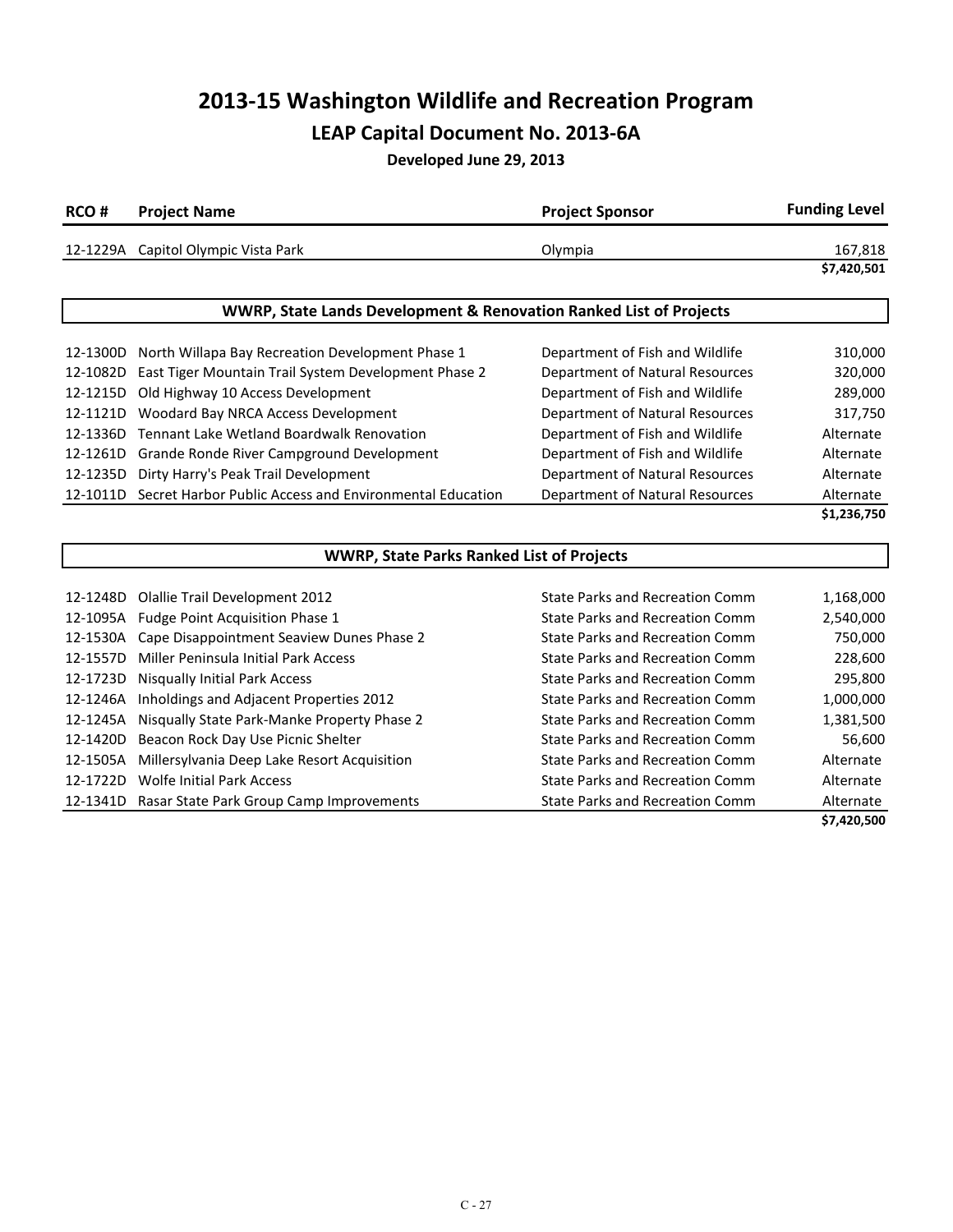**Developed June 29, 2013**

| RCO#                                        | <b>Project Name</b>                                            | <b>Project Sponsor</b>           | <b>Funding Level</b> |
|---------------------------------------------|----------------------------------------------------------------|----------------------------------|----------------------|
| <b>WWRP, Trails Ranked List of Projects</b> |                                                                |                                  |                      |
|                                             |                                                                |                                  |                      |
|                                             | 12-1549D Point Defiance Missing Link                           | Metropolitan Park Dist of Tacoma | 2,500,000            |
|                                             | 12-1392A Cross Kirkland Corridor                               | Kirkland                         | 500,000              |
|                                             | 12-1269D East Lake Sammamish Trail-North Sammamish Development | King County                      | 500,000              |
|                                             | 12-1122D Susie Stephens Trail Phase 2                          | Winthrop                         | 365,000              |
| 12-1429D                                    | <b>Redmond Central Connector Phase 2</b>                       | Redmond                          | 500,000              |
| 12-1240D                                    | Spokane River Centennial Trail Northwest Extension             | State Parks and Recreation Comm  | 582,000              |
| 12-1564D                                    | Ferry County Rail Trail Phase 2                                | <b>Ferry County</b>              | Alternate            |
| 12-1117D                                    | Spruce Railroad Trail and Tunnel Restoration Phase 2           | Clallam County                   | Alternate            |
| 12-1022D                                    | Heron Bluff Trail 2012                                         | Moses Lake                       | Alternate            |
| 12-1231D                                    | Rocky Reach Trailway Phase 2                                   | State Parks and Recreation Comm  | Alternate            |
| 12-1365D                                    | <b>Riverfront Trail Enhancement</b>                            | Castle Rock                      | Alternate            |
| 12-1449D                                    | Foothills Trail-Buckley to South Prairie Phase 2A              | <b>Pierce County</b>             | Alternate            |
| 12-1347D                                    | Deschutes Valley Trail                                         | Tumwater                         | Alternate            |
| 12-1052D                                    | Edmonds Sunset Avenue Overlook Trail                           | Edmonds                          | Alternate            |
| 12-1501D                                    | Olympic Discovery Trail-Salmon Creek                           | Department of Fish and Wildlife  | Alternate            |
| 12-1603A                                    | <b>Barnes Creek Trail Acquisition</b>                          | Des Moines                       | Alternate            |
| 12-1402D                                    | Mason County Coulter Creek Trail Development                   | <b>Mason County</b>              | Alternate            |
| 12-1061A                                    | Japanese Gulch Trail Acquisition                               | Mukilteo                         | Alternate            |
| 12-1129D                                    | Highway 20 Trail Paving                                        | <b>Skagit County</b>             | Alternate            |
| 12-1380C                                    | <b>Rick Tollefson Memorial Trail</b>                           | Jefferson County                 | Alternate            |
|                                             |                                                                |                                  | \$4,947,000          |

#### **WWRP, Water Access Ranked List of Projects**

|          |                                                            |                                  | \$3,710,250 |
|----------|------------------------------------------------------------|----------------------------------|-------------|
|          | 12-1130C Dryden Access                                     | Department of Fish and Wildlife  | Alternate   |
|          | 12-1272C Cedar Grove Road Acquisition and Development      | King County                      | Alternate   |
|          | 12-1149D Swofford Pond Fishing Access Development          | Department of Fish and Wildlife  | Alternate   |
|          | 12-1551D Point Defiance Marine Estuary and Boardwalk       | Metropolitan Park Dist of Tacoma | Alternate   |
|          | 12-1586A Buckhorn Road Beach                               | San Juan County Land Bank        | Alternate   |
|          | 12-1552D The Peninsula at Point Defiance                   | Metropolitan Park Dist of Tacoma | Alternate   |
| 12-1131A | Big Horn-Yakima Access                                     | Department of Fish and Wildlife  | 1,357,922   |
| 12-1144A | Kitsap Forest and Bay Project Shoreline Access             | Kitsap County                    | 1,250,000   |
|          | 12-1611C Developing Yakima Rivershore and Trail-Washington | West Richland                    | 800,000     |
|          | 12-1507A Eddon Boat Waterfront Park Expansion              | Gig Harbor                       | 302,328     |
|          |                                                            |                                  |             |

| <b>WWRP, Critical Habitat Ranked List of Projects</b> |
|-------------------------------------------------------|
|                                                       |

| 12-1132A Heart of the Cascades 2012         | Department of Fish and Wildlife | 1,500,000 |
|---------------------------------------------|---------------------------------|-----------|
| 12-1125A Mountain View 4-0 and Hanson Ridge | Department of Fish and Wildlife | 4.600.000 |
| 12-1478A Mid-Columbia 2012                  | Department of Fish and Wildlife | 950,000   |
| 12-1127A Okanogan Similkameen 2012          | Department of Fish and Wildlife | 3.100.000 |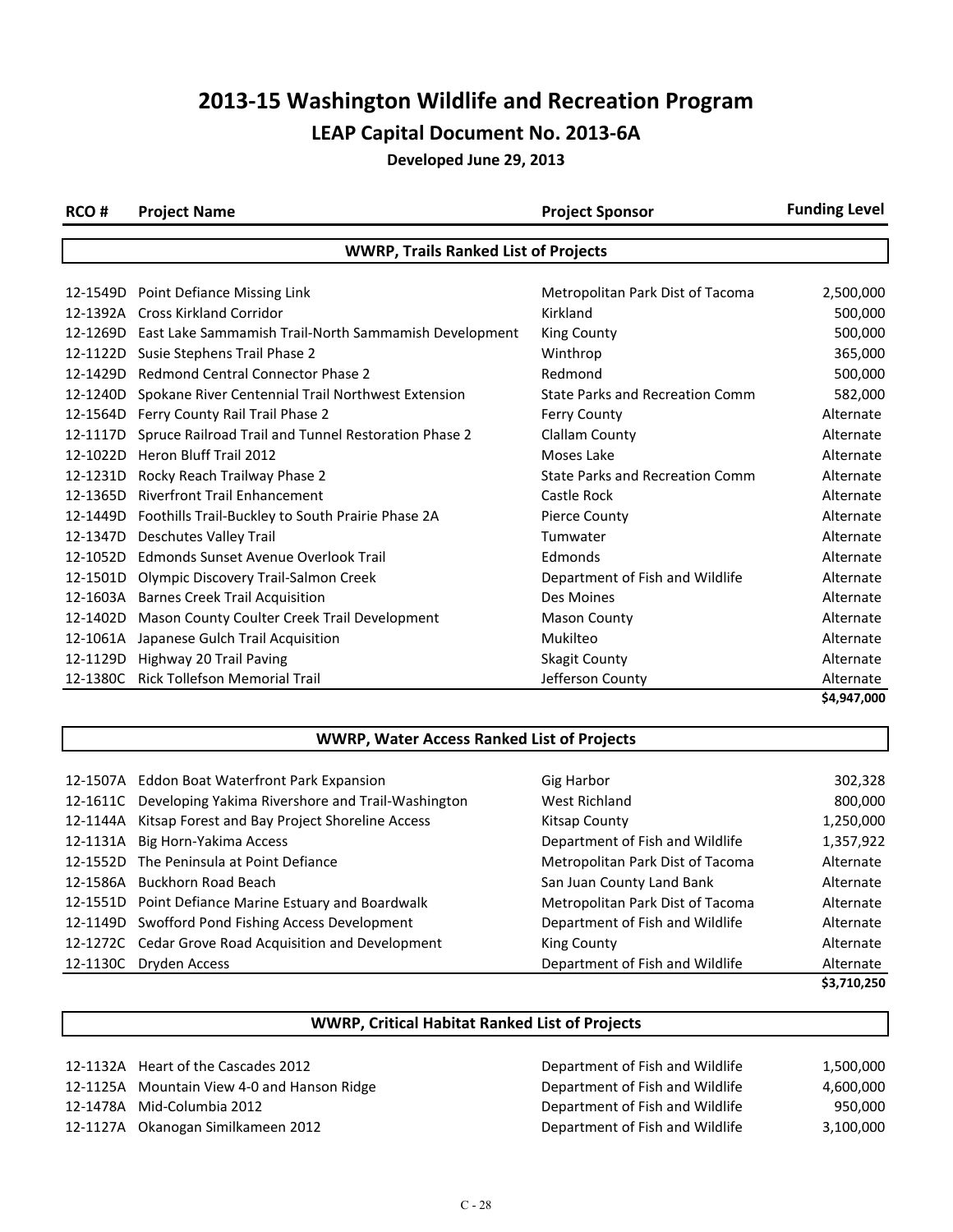**Developed June 29, 2013**

| RCO#     | <b>Project Name</b>                                                 | <b>Project Sponsor</b>                 | <b>Funding Level</b> |
|----------|---------------------------------------------------------------------|----------------------------------------|----------------------|
|          | 12-1137A Rock Creek 2012                                            | Department of Fish and Wildlife        | 980,750              |
|          |                                                                     |                                        | \$11,130,750         |
|          | <b>WWRP, Natural Areas Ranked List of Projects</b>                  |                                        |                      |
|          | 12-1173A Camas Meadows Natural Area Preserve 2012                   | Department of Natural Resources        | 1,862,700            |
|          | 12-1182A Wanapum Natural Area Preserve 2012                         | <b>Department of Natural Resources</b> | 1,921,500            |
|          | 12-1181A Upper Dry Gulch Natural Area Preserve 2012                 | Department of Natural Resources        | 2,739,712            |
|          | 12-1183A Washougal Oaks Natural Area 2012                           | Department of Natural Resources        | 896,588              |
|          | 12-1177A Lacamas Prairie Natural Area 2012                          | Department of Natural Resources        | Alternate            |
|          | 12-1174A Dabob Bay Natural Area 2012                                | <b>Department of Natural Resources</b> | Alternate            |
|          | 12-1180A Trombetta Canyon Natural Area Preserve 2012                | <b>Department of Natural Resources</b> | Alternate            |
|          | 12-1135A Merrill Lake Natural Area                                  | Department of Fish and Wildlife        | Alternate            |
|          |                                                                     |                                        | \$7,420,500          |
|          | WWRP, State Lands Restoration & Enhancement Ranked List of Projects |                                        |                      |
|          |                                                                     |                                        |                      |
|          | 12-1226R Oak Creek Forest Restoration                               | Department of Fish and Wildlife        | 380,000              |
|          | 12-1527R South Puget Sound Prairie and Oak Woodland                 | Department of Fish and Wildlife        | 324,500              |
|          | 12-1349R Klickitat Canyon NRCA Forest and Meadow Restoration        | Department of Natural Resources        | 72,500               |
|          | 12-1561R Admiralty Inlet Natural Area Preserve Restoration Phase 2  | Department of Natural Resources        | 150,000              |
|          | 12-1606R Methow Forest Restoration Project Phase 1                  | Department of Fish and Wildlife        | 309,750              |
|          | 12-1560R Kahlotus-Marcellus NAP Shrub Steppe Restoration            | Department of Natural Resources        | Alternate            |
| 12-1534R | Washougal Oaks Natural Area Restoration Phase 3                     | Department of Natural Resources        | Alternate            |
|          | 12-1612R Lacamas Prairie Restoration                                | Department of Natural Resources        | Alternate            |
|          | 12-1116R Welch-Anderson Shrub-Steppe Restoration                    | Department of Fish and Wildlife        | Alternate            |
|          | 12-1852R Lower Cottonwood Slough                                    | Department of Fish and Wildlife        | Alternate            |
|          | 12-1119R Woodard Bay NRCA Wetland and Shoreline Restoration         | Department of Natural Resources        | Alternate            |
|          | 12-1046R Secret Harbor Estuary and Salt Marsh Restoration           | <b>Department of Natural Resources</b> | Alternate            |
|          | 12-1253R Chehalis River Surge Plain Ecosystem Restoration           | Department of Natural Resources        | Alternate            |
|          | 12-1316R Toutle River Enhancement Phase 5                           | Department of Fish and Wildlife        | Alternate            |

12-1315R Bear Creek Riparian Enhancement **Department of Fish and Wildlife** Alternate 12-1259R Methow-Okanogan Habitat Restoration Department of Fish and Wildlife Alternate

**\$1,236,750**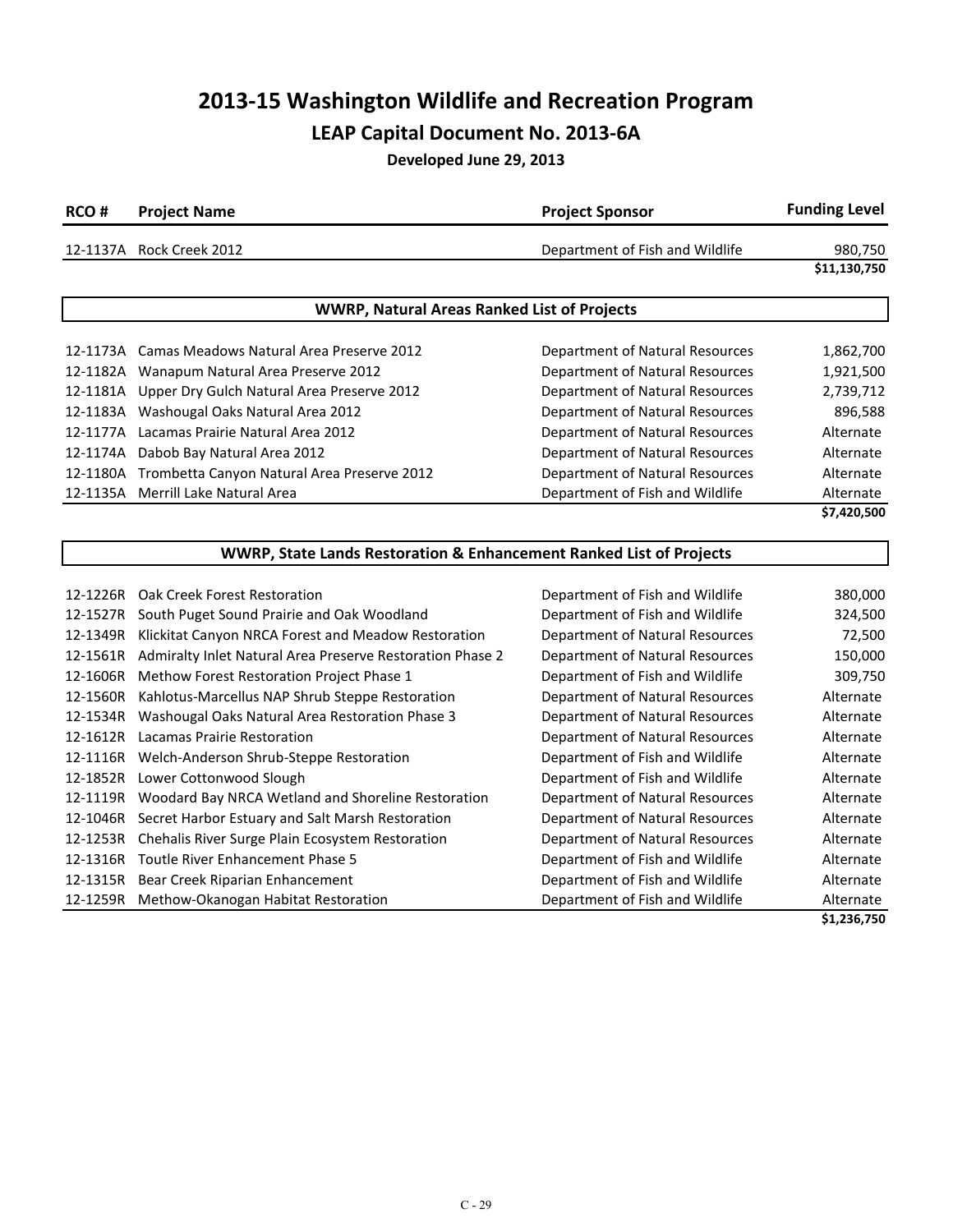| RCO#     | <b>Project Name</b>                                     | <b>Project Sponsor</b>               | <b>Funding Level</b> |
|----------|---------------------------------------------------------|--------------------------------------|----------------------|
|          | <b>WWRP, Urban Wildlife Ranked List of Projects</b>     |                                      |                      |
|          |                                                         |                                      |                      |
| 12-1179A | Stavis NRCA-Kitsap Forest Natural Area Preserve 2012    | Department of Natural Resources      | 1,428,525            |
| 12-1255A | North Kitsap Heritage Park Phase 2                      | Kitsap County                        | 392,000              |
| 12-1504A | Flume Creek Habitat Area                                | Clark County                         | 1,105,925            |
| 12-1185A | Woodard Bay Natural Resources Conservation Area 2012    | Department of Natural Resources      | 770,550              |
| 12-1178A | Middle Fork Snoqualmie and Mount Si NRCAs 2012          | Department of Natural Resources      | Alternate            |
| 12-1184A | West Tiger Mountain Natural Resources Conservation Area | Department of Natural Resources      | Alternate            |
| 12-1124A | Mica Peak 2012                                          | Department of Fish and Wildlife      | Alternate            |
| 12-1510A | Stemilt Basin Phase 2                                   | Chelan County                        | 1,250,000            |
| 12-1042A | Wenatchee Foothills North Acquisition Phase 1           | Wenatchee                            | Alternate            |
| 12-1426R | Smith Island Everett Estuarine Restoration              | Snohomish County                     | Alternate            |
| 12-1435A | West Gazzam Lake Phase 6                                | Bainbridge Island Park District      | Alternate            |
| 12-1198A | Cramer and McCracken Acquisition                        | Key Peninsula Metropolitan Park Dist | Alternate            |
| 12-1600D | Northwest Stream Center Interpretive Trail              | Snohomish County                     | Alternate            |
| 12-1550A | South Tacoma Wetlands Conservation Area Expansion       | Tacoma                               | Alternate            |
|          |                                                         |                                      | \$4,947,000          |

| <b>WWRP, Farmland Preservation Ranked List of Projects</b> |                                                           |                                |             |
|------------------------------------------------------------|-----------------------------------------------------------|--------------------------------|-------------|
|                                                            |                                                           |                                |             |
|                                                            | 12-1423A Hedlin Farm                                      | <b>Skagit County</b>           | 181,350     |
| 12-1500A                                                   | Harmony Farm                                              | <b>Skagit County</b>           | 103,700     |
|                                                            | 12-1531A Cowiche Basin Rangelands                         | <b>Conservation Commission</b> | 2,192,680   |
| 12-1496A                                                   | <b>Curtis Farm</b>                                        | <b>Skagit County</b>           | 68,750      |
| 12-1499A                                                   | Egbers Farm                                               | <b>Skagit County</b>           | 47,000      |
|                                                            | 12-1463A Trout Lake Valley Phase 2                        | <b>Columbia Land Trust</b>     | 1,114,785   |
| 12-1287C                                                   | Short Family Farm                                         | Jefferson Land Trust           | 468,500     |
|                                                            | 12-1538A Schell Farmland                                  | Okanogan Land Trust            | 351,100     |
|                                                            | 12-1580A Ebey's Reserve Farmland - 3 Sisters Family Farms | Whidbey Camano Land Trust      | 500,000     |
| 12-1516A                                                   | M. Egbers Farm                                            | <b>Skagit County</b>           | 48,600      |
| 12-1526A                                                   | Olson Family Farm                                         | <b>Skagit County</b>           | 88,600      |
| 12-1498A                                                   | Nelson-Brand Farm                                         | <b>Skagit County</b>           | 63,700      |
|                                                            | 12-1493A Fohn Land III LLC                                | <b>Skagit County</b>           | 53,550      |
| 12-1497A                                                   | <b>Nelson-Estes Farm</b>                                  | Skagit County                  | 48,550      |
| 12-1495A                                                   | Stephen Johnson Farm                                      | Skagit County                  | 4,135       |
| 12-1494A                                                   | <b>Todd Johnson Farm</b>                                  | <b>Skagit County</b>           | Alternate   |
|                                                            | 12-1572A Funk Property Purchase of Development Rights     | <b>Whatcom County</b>          | Alternate   |
| 12-1217A                                                   | Hays Farmland                                             | Okanogan Land Trust            | Alternate   |
| 12-1224A                                                   | <b>Robinette Ranch Conservation Easement</b>              | <b>PCC Farmland Trust</b>      | Alternate   |
|                                                            | 12-1225A Sturgeon Farm Conservation Easement              | <b>PCC Farmland Trust</b>      | Alternate   |
| 12-1329A                                                   | Greene Ranch                                              | Kittitas County                | Alternate   |
| 12-1413A                                                   | <b>Eldridge Addition</b>                                  | <b>Whatcom County</b>          | Alternate   |
|                                                            |                                                           |                                | \$5,335,000 |